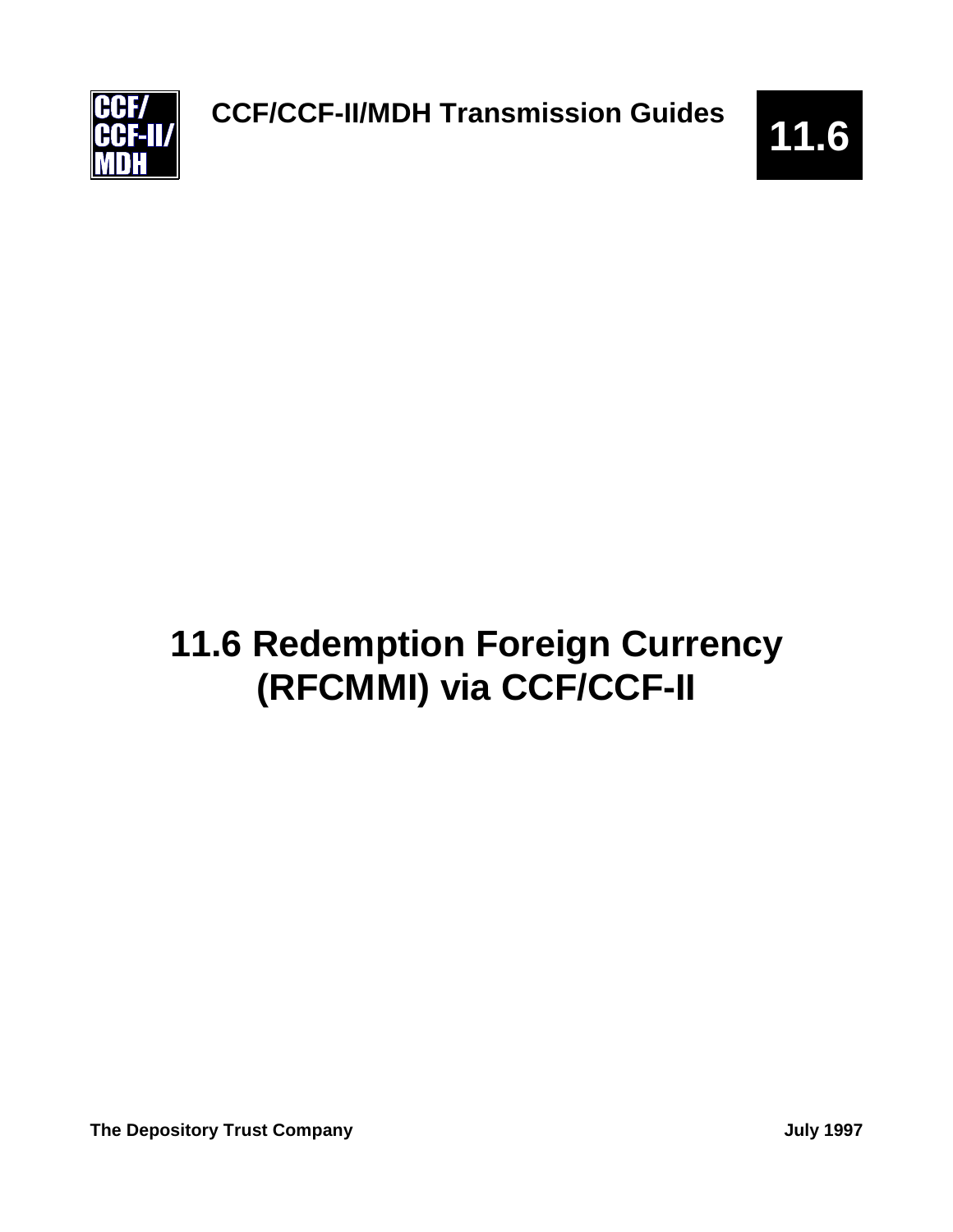

Copyright © 1997 by The Depository Trust Company (?DTC"). All rights reserved. This work is proprietary and is intended for the exclusive use of DTC's Participants and other users of DTC's services. No part of this work may be reproduced or distributed (including by transmission) in any form or by any means, or stored in any information storage and retrieval system, without DTC's prior written permission.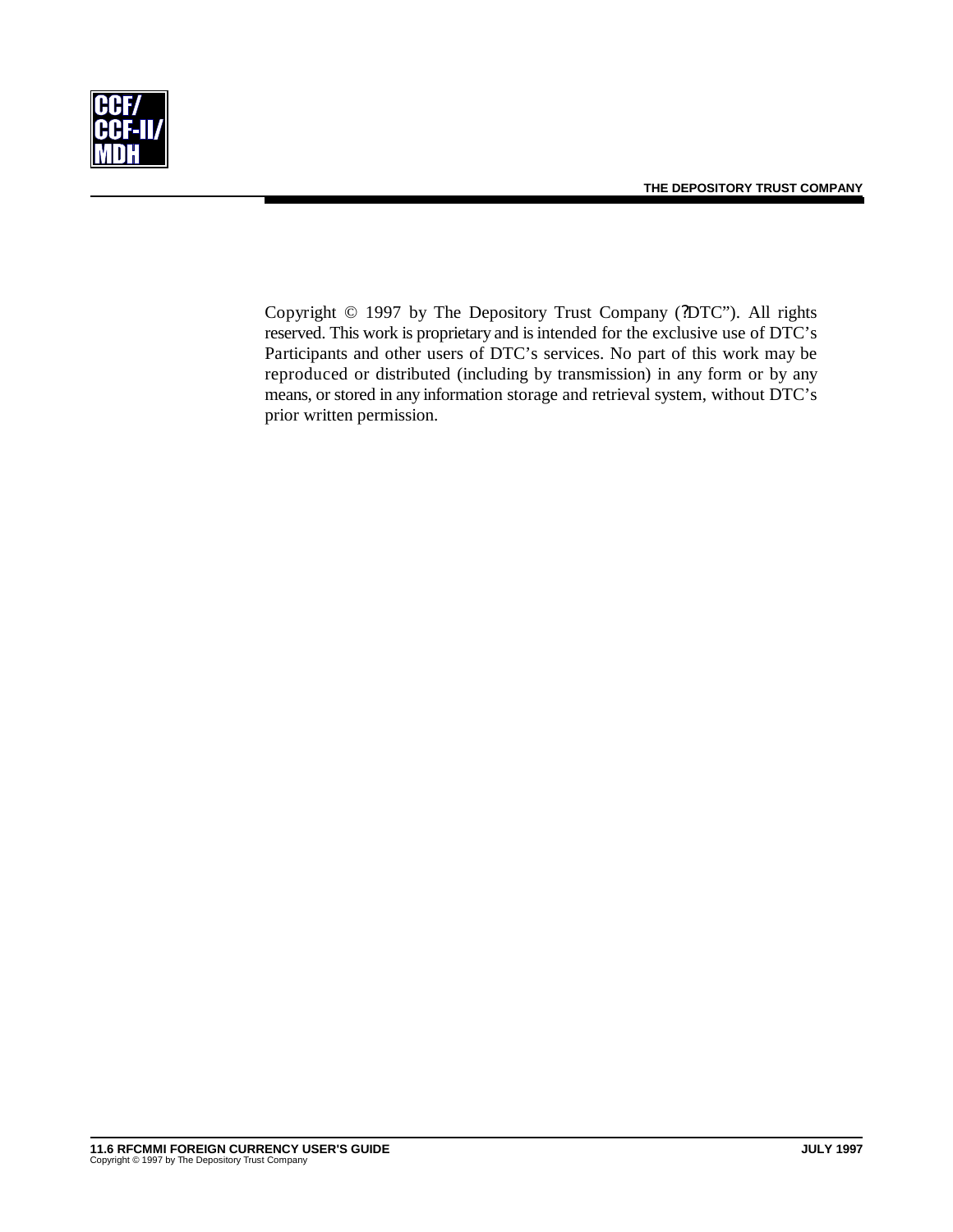

# **11.6 Redemption Foreign Currency (RFCMMI) via CCF/ CCF-II**

**Table of Contents**

| <b>Section</b> | <b>Title</b>                                                                                     | Page |
|----------------|--------------------------------------------------------------------------------------------------|------|
| 1.0            |                                                                                                  |      |
| 2.             |                                                                                                  |      |
| 2.2            |                                                                                                  |      |
| 3.             | Record Information $\dots\dots\dots\dots\dots\dots\dots\dots\dots\dots\dots\dots\dots\dots\dots$ |      |
| 3.1            |                                                                                                  |      |
| 3.2            |                                                                                                  |      |
| 3.3            |                                                                                                  |      |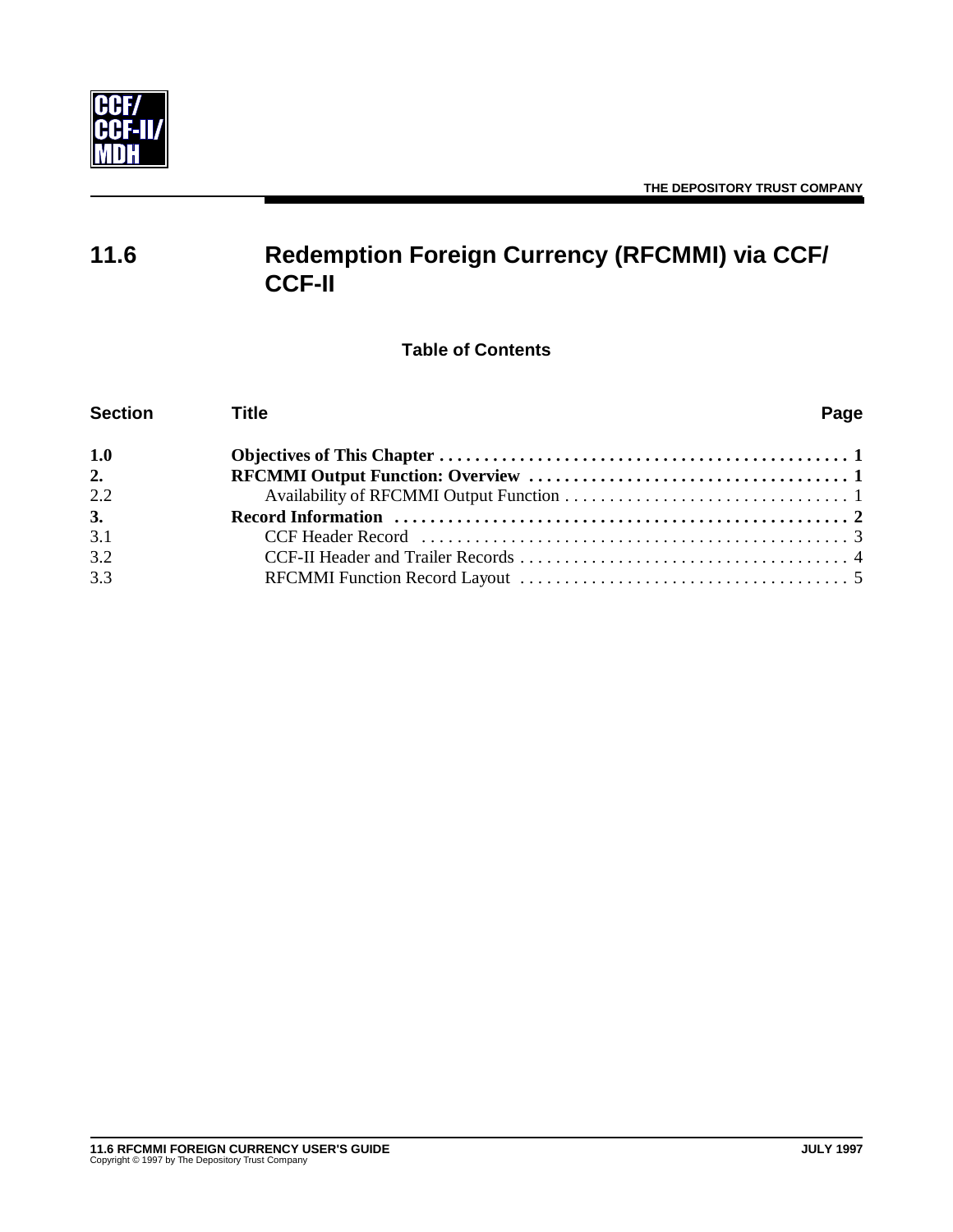

#### **1.0 Objectives of This Chapter**

The objectives of this chapter are to:

- Give an over view of the Redemption Foreign Currency (RFCMMI) function
- Illustrate the formats of corresponding required records

#### **2. RFCMMI Output Function: Overview**

CCF/CCF-II users can utilize the RFCMMI function in order to receive MMI Redemption Foreign Currency Instructions.

In general, the MMI Redemption Foreign Currency function enables MMI paying agents to access instructions submitted by DTC Participants concerning receipt of payments for upcoming maturity or redemption payments in an eligible foreign currency outside the DTC settlement process.

#### **2.2 Availability of RFCMMI Output Function**

The RFCMMI function is available from 7:30 pm to 3:30 pm (Eastern Time) on the following day.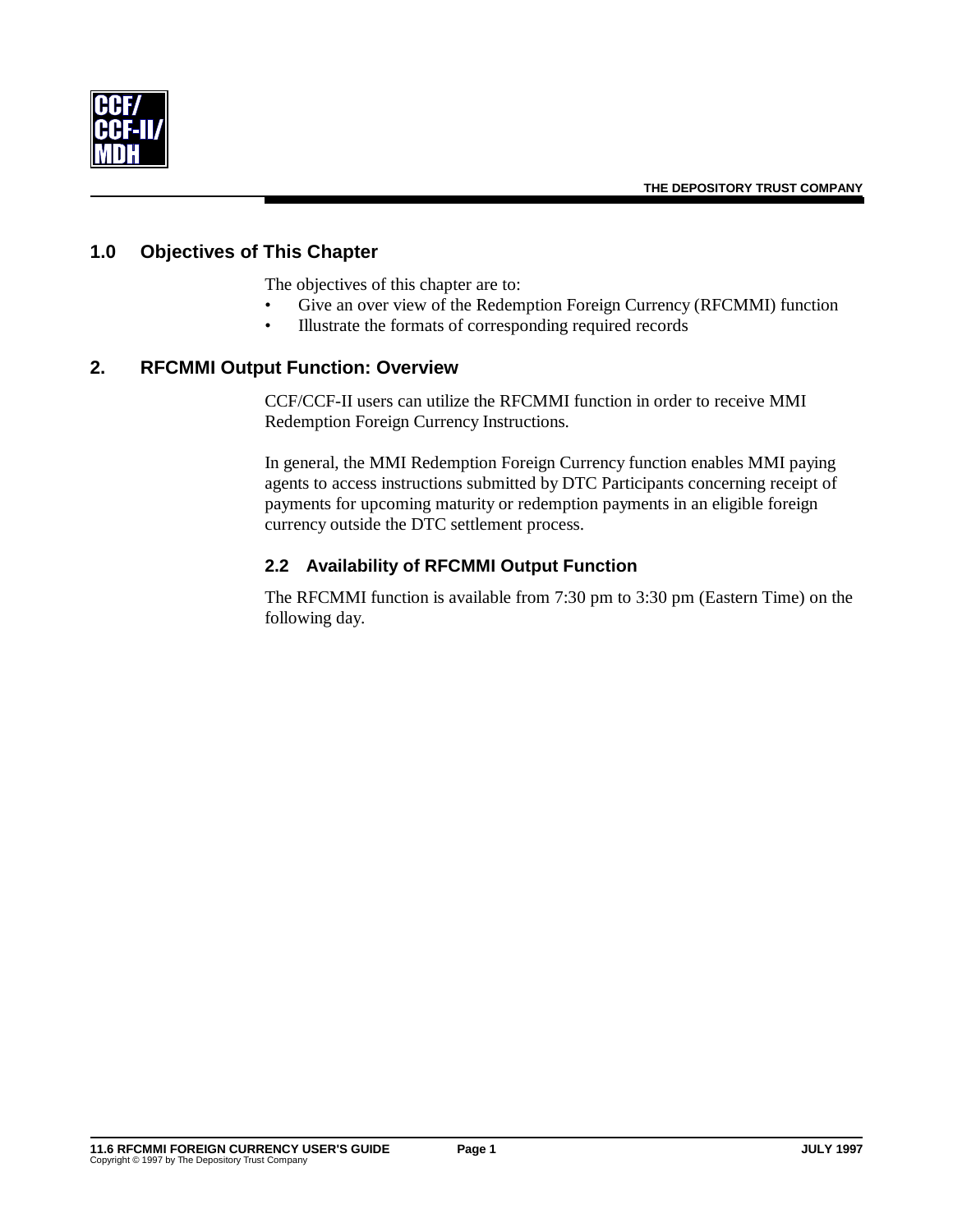

## **3. Record Information**

The RFCMMI function is available via CCF and CCF-II. Users requesting RFCMMI via CCF normally receive a file consisting of a CCF Header record followed by the RFCMMI detail records.

Users requesting RFCMMI via CCF-II receive a file consisting of CCF-II Header and Trailer records separated by the RFCMMI detail records.

The CCF Header record, CCF-II Header and Trailer records, and the RFCMMI record are described on the following pages.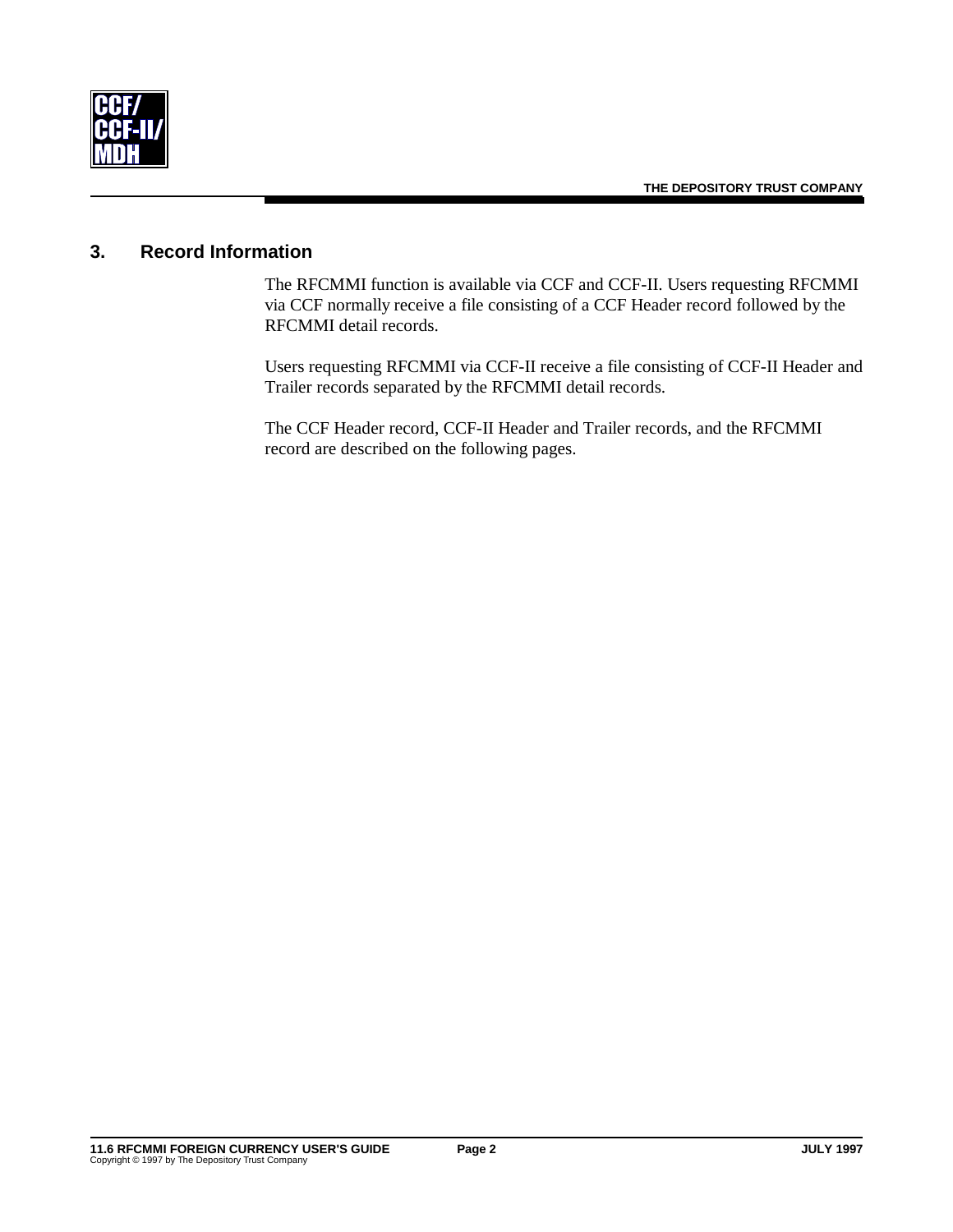

#### **3.1 CCF Header Record**

If HEADER=YES is specified as a CCFDTFDB parameter, the first record on the function file is a header record. The header record contains information regarding the creation of the file. NDM users executing NDMDTF01 and RJE 3770 users executing RJESDTF2 receive the CCF Header record.

| <b>CCF Header Record</b> |        |           |                        |                          |                                |
|--------------------------|--------|-----------|------------------------|--------------------------|--------------------------------|
| <b>Position</b>          | Length | Format    | <b>Field Name</b>      | <b>Field Description</b> |                                |
| 1                        | 6      | Character | Data Type<br>Requested | <b>RFCMMI</b>            |                                |
| 7                        | 6      | Character | Data Type<br>Created   | <b>RFCMMI</b>            |                                |
| 13                       | 8      | Character | <b>Creation Date</b>   | mm/dd/yy                 | data creation date             |
| 21                       | 8      | Character | Load Date              | mm/dd/yy                 | data load date                 |
| 29                       | 8      | Character | Load Time              | hh:mm:ss                 | data load time                 |
| 37                       | 2      | Binary    | <b>Record Size</b>     | Size of each data record |                                |
| 39                       | 4      | Binary    | <b>Block Count</b>     | <b>CCFDTFDB</b>          | Number of data blocks input to |
| 43                       | 4      | Binary    | <b>Record Count</b>    | Number of data records   |                                |
| 47                       | ???    | Character | Filler                 |                          | DTC use only; do not use       |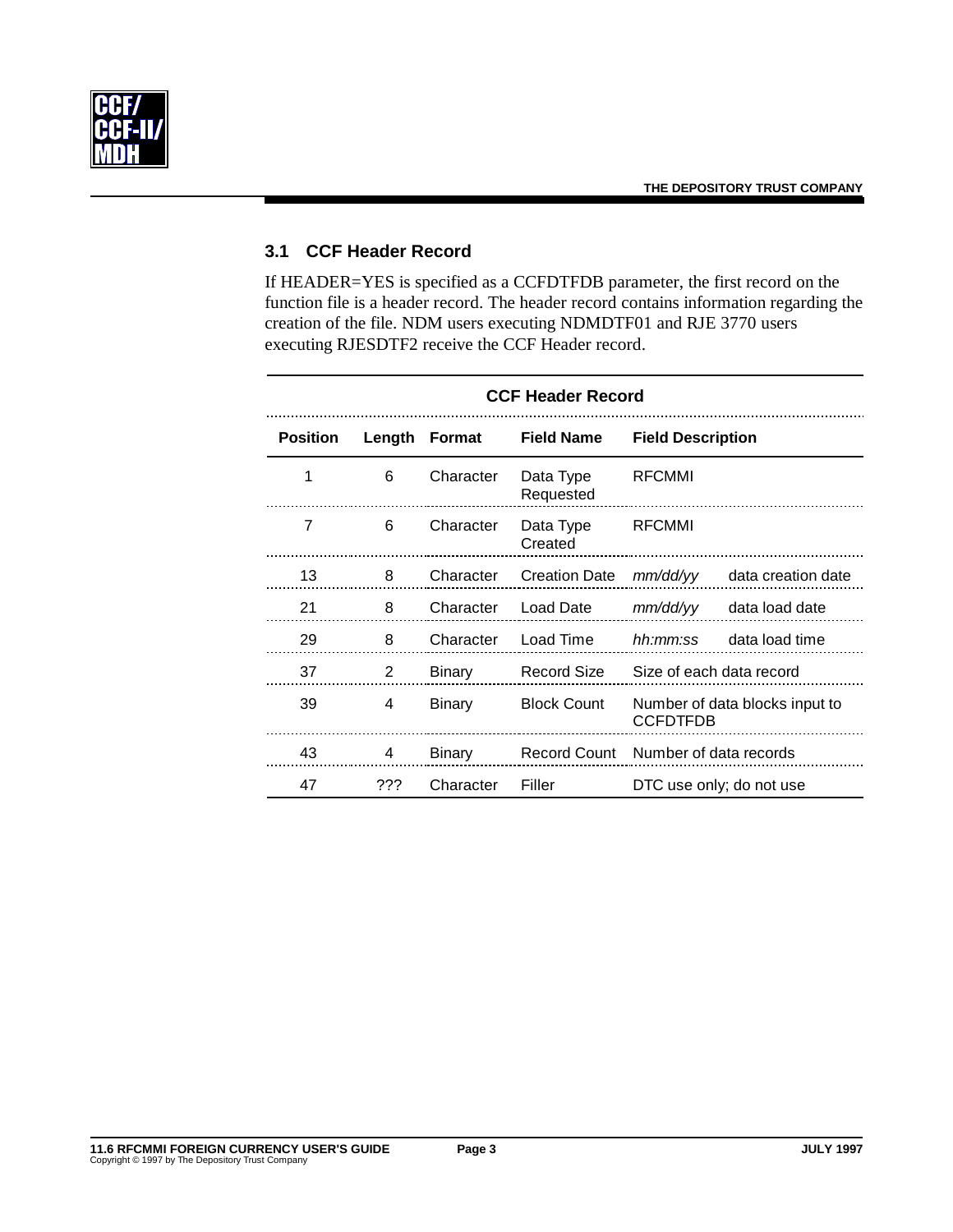

## **3.2 CCF-II Header and Trailer Records**

The format of each CCF-II Header and Trailer record is shown below. Please note that the Header and Trailer records are identical except for the first and last field of each record.

| <b>Position</b> | Length | <b>Format</b>  | <b>Field Name</b>         | <b>Field Description</b>                                                           |
|-----------------|--------|----------------|---------------------------|------------------------------------------------------------------------------------|
| 1               | 3      | Character      | Record ID                 | HDR or TLR                                                                         |
| 4               | 4      | Character      | Signon ID                 | Signon ID                                                                          |
| 8               | 6      | Character      | Data Type<br>Requested    | <b>RFCMMI</b>                                                                      |
| 14              | 6      | Character      | Data Type<br>Created      | <b>RFCMMI</b>                                                                      |
| 20              | 8      | Character      | <b>Creation Date</b>      | data creation date<br>mm/dd/yy                                                     |
| 28              | 8      | Character      | <b>Load Date</b>          | data load date<br>mm/dd/yy                                                         |
| 36              | 8      | Character      | Load Time                 | data load time<br>hh:mm:ss                                                         |
| 44              | 4      | Numeric        |                           | Record Length Record length of data requested                                      |
| 48              | 8      | Numeric        | <b>Record Count</b>       | Number of data records in file.                                                    |
| 56              | 4      | <b>Numeric</b> | Segments per<br>Data Type | Number of 80-byte records per<br>data type requested                               |
| 60              | 15     | Character      | Filler                    | DTC use only; do not use                                                           |
| 75              | 6      | Numeric        | Sequence<br>Number        | Numbering sequence, used as a<br>data integrity check:<br>HDR 000000<br>TLR 999999 |

#### **CCF-II Header and Trailer Record (DTC Transmits to User)**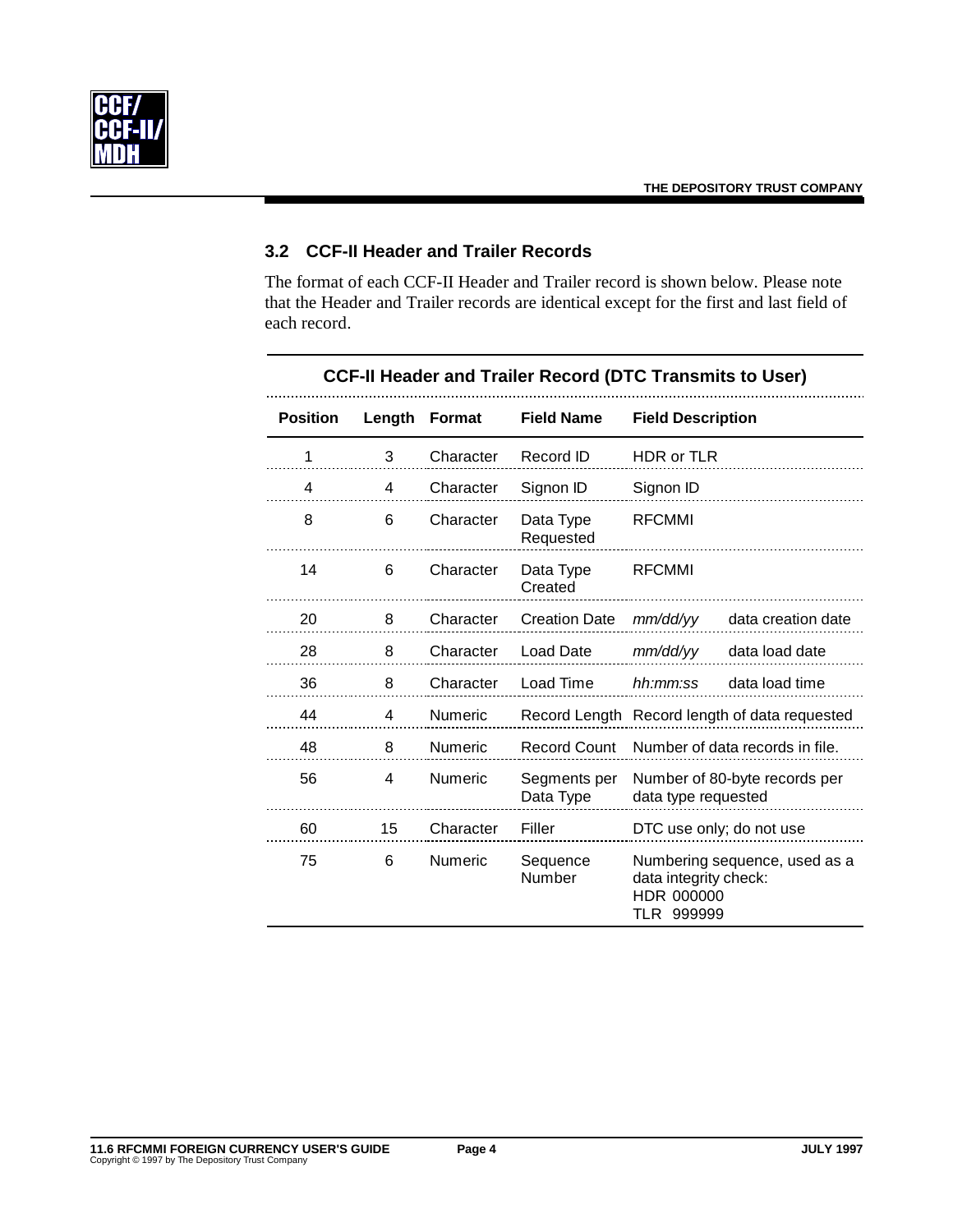

### **3.3 RFCMMI Function Record Layout**

The format of the Redemption Foreign Currency Record is shown below.

| <b>Redemption Foreign Currency Record (Part 1 of 2)</b> |                                            |               |                                       |                                                                                                                      |  |
|---------------------------------------------------------|--------------------------------------------|---------------|---------------------------------------|----------------------------------------------------------------------------------------------------------------------|--|
| <b>Position</b>                                         | Length                                     | <b>Format</b> | Field Name                            | <b>Field Description</b>                                                                                             |  |
|                                                         | Positions 1 through 26: Transaction Header |               |                                       |                                                                                                                      |  |
| 1                                                       | 1                                          | Character     | Feedback<br>Indicator                 | * (asterisk)<br>indicator that<br>record is in new format                                                            |  |
| $\overline{2}$                                          | 1                                          | Character     | <b>Production/Test P</b><br>Indicator |                                                                                                                      |  |
| 3                                                       | 6                                          | Character     | Record Type                           | <b>RFCMMI</b>                                                                                                        |  |
| 9                                                       | 2                                          | Character     | <b>Record Suffix</b>                  | 01                                                                                                                   |  |
| 11                                                      | $\overline{2}$                             | Numeric       | Version<br>Number                     | data format version of this<br>01<br>release                                                                         |  |
| 13                                                      | 6                                          | Character     | User<br>Reference<br>Number           | Spaces                                                                                                               |  |
| 19                                                      | 8                                          | Numeric       | Paying Agent                          | Paying agent number                                                                                                  |  |
| 27                                                      | 8                                          | Numeric       | Participant<br>Number                 | 8-digit Participant number of<br>Participant that submitted the<br>foreign currency instruction                      |  |
| 35                                                      | 12                                         | Character     | <b>CUSIP</b>                          | 9-character issue identifier                                                                                         |  |
| 47                                                      | 11                                         | Numeric       | Quantity                              | Quantity of the instruction                                                                                          |  |
| 58                                                      | 20                                         | Character     | <b>Contact Name</b>                   | (Free-form) Participant contact                                                                                      |  |
| 78                                                      | 10                                         | Numeric       |                                       | Contact Phone aaaeeennnn Participant Contact<br>Phone ( $aaa = area code$ ;<br>$eee =$ exchange; $nnnn =$<br>number) |  |
| 88                                                      | 3                                          | Character     | <b>Activity Code</b>                  | RIPS activity code                                                                                                   |  |
| 91                                                      | 2                                          | Numeric       | Sequence<br>Number                    | RIPS sequence number                                                                                                 |  |